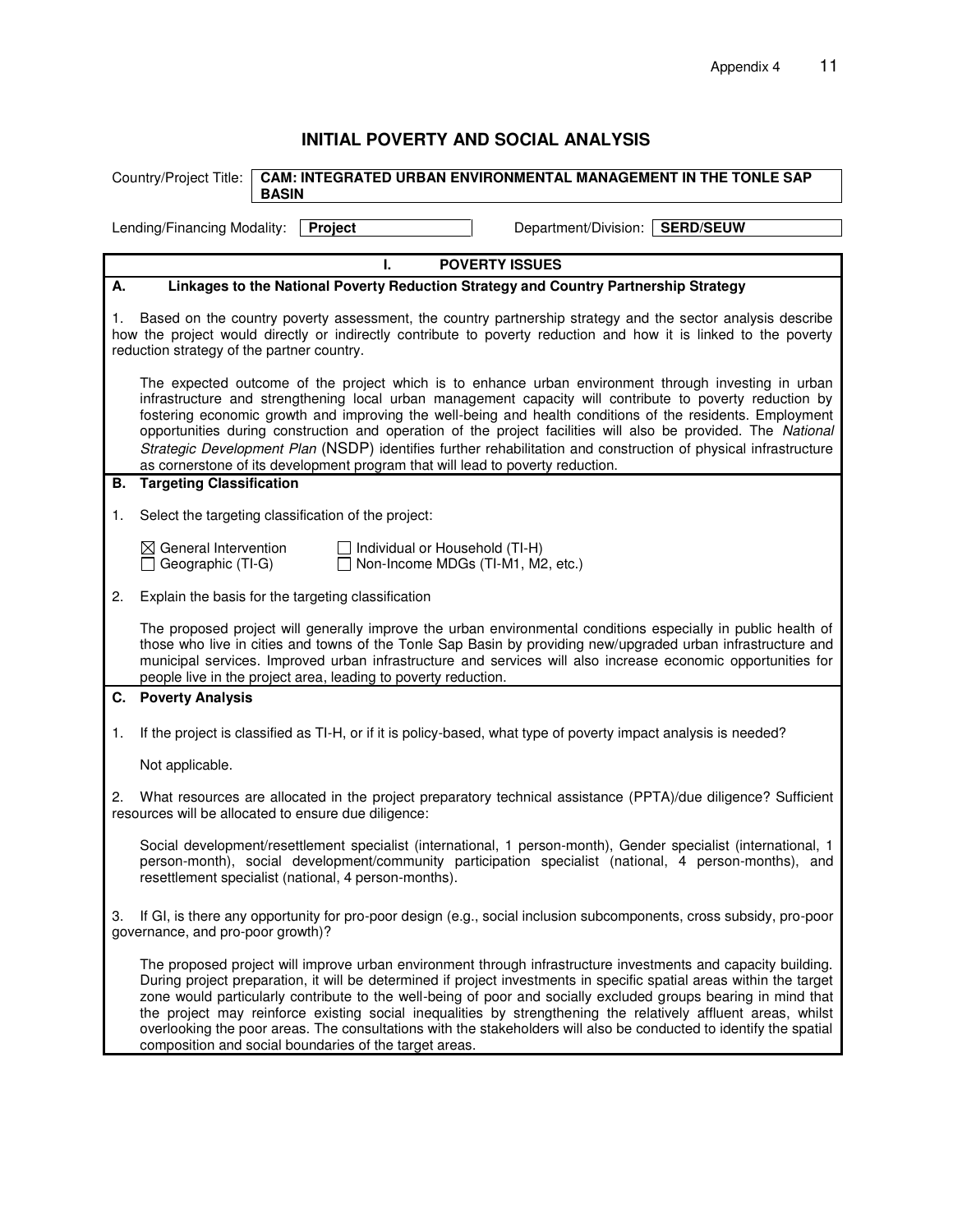|                                                                                                                                                                                                                                                                                                                                                                                                                                                                                                                                                                                                                                                                                                                                                                                                                                                                                                                                                                                                                                                                                                                                                                                                                                                                                                                 | Ш.<br><b>SOCIAL DEVELOPMENT ISSUES</b>                                                                                                                                                                                                                                                                                                                          |  |  |  |  |
|-----------------------------------------------------------------------------------------------------------------------------------------------------------------------------------------------------------------------------------------------------------------------------------------------------------------------------------------------------------------------------------------------------------------------------------------------------------------------------------------------------------------------------------------------------------------------------------------------------------------------------------------------------------------------------------------------------------------------------------------------------------------------------------------------------------------------------------------------------------------------------------------------------------------------------------------------------------------------------------------------------------------------------------------------------------------------------------------------------------------------------------------------------------------------------------------------------------------------------------------------------------------------------------------------------------------|-----------------------------------------------------------------------------------------------------------------------------------------------------------------------------------------------------------------------------------------------------------------------------------------------------------------------------------------------------------------|--|--|--|--|
|                                                                                                                                                                                                                                                                                                                                                                                                                                                                                                                                                                                                                                                                                                                                                                                                                                                                                                                                                                                                                                                                                                                                                                                                                                                                                                                 | A. Initial Social Analysis                                                                                                                                                                                                                                                                                                                                      |  |  |  |  |
| Based on existing information:<br>Who are the potential primary beneficiaries of the project? How do the poor and the socially excluded benefit<br>from the project?                                                                                                                                                                                                                                                                                                                                                                                                                                                                                                                                                                                                                                                                                                                                                                                                                                                                                                                                                                                                                                                                                                                                            |                                                                                                                                                                                                                                                                                                                                                                 |  |  |  |  |
|                                                                                                                                                                                                                                                                                                                                                                                                                                                                                                                                                                                                                                                                                                                                                                                                                                                                                                                                                                                                                                                                                                                                                                                                                                                                                                                 | The potential beneficiaries are the residents, provincial and local government authorities, and business<br>communities in the project area. They are expected to benefit from infrastructure investments and capacity<br>building programs.                                                                                                                    |  |  |  |  |
| 2.                                                                                                                                                                                                                                                                                                                                                                                                                                                                                                                                                                                                                                                                                                                                                                                                                                                                                                                                                                                                                                                                                                                                                                                                                                                                                                              | What are the potential needs of beneficiaries in relation to the proposed project?                                                                                                                                                                                                                                                                              |  |  |  |  |
|                                                                                                                                                                                                                                                                                                                                                                                                                                                                                                                                                                                                                                                                                                                                                                                                                                                                                                                                                                                                                                                                                                                                                                                                                                                                                                                 | The needs of beneficiaries relate to improved urban environment; accessible, affordable, and reliable urban<br>services; improved productivity; and increased employment opportunities.                                                                                                                                                                         |  |  |  |  |
| What are the potential constraints in accessing the proposed benefits and services, and how will the project<br>З.<br>address them?                                                                                                                                                                                                                                                                                                                                                                                                                                                                                                                                                                                                                                                                                                                                                                                                                                                                                                                                                                                                                                                                                                                                                                             |                                                                                                                                                                                                                                                                                                                                                                 |  |  |  |  |
|                                                                                                                                                                                                                                                                                                                                                                                                                                                                                                                                                                                                                                                                                                                                                                                                                                                                                                                                                                                                                                                                                                                                                                                                                                                                                                                 | Potential constraints include lack of effective formal and informal mechanisms to enable poor and marginalized<br>groups to access the proposed benefits and services. During project preparation, assessment of social risks<br>and effectiveness of governance institutions will be conducted to formulate mitigation measures to address the<br>constraints. |  |  |  |  |
|                                                                                                                                                                                                                                                                                                                                                                                                                                                                                                                                                                                                                                                                                                                                                                                                                                                                                                                                                                                                                                                                                                                                                                                                                                                                                                                 | <b>B.</b> Consultation and Participation                                                                                                                                                                                                                                                                                                                        |  |  |  |  |
| 1.                                                                                                                                                                                                                                                                                                                                                                                                                                                                                                                                                                                                                                                                                                                                                                                                                                                                                                                                                                                                                                                                                                                                                                                                                                                                                                              | Indicate the potential initial stakeholders.                                                                                                                                                                                                                                                                                                                    |  |  |  |  |
|                                                                                                                                                                                                                                                                                                                                                                                                                                                                                                                                                                                                                                                                                                                                                                                                                                                                                                                                                                                                                                                                                                                                                                                                                                                                                                                 | Local government agencies, communities, and business community. Other stakeholders that will be consulted<br>during the early stages of the TA include: (i) women's unions, (ii) civil society organizations, and (iii)<br>development partners.                                                                                                                |  |  |  |  |
| 2. What type of consultation and participation (C&P) is required during the PPTA or project processing (e.g.,<br>workshops, community mobilization, involvement of nongovernmental organizations and community-based<br>organizations, etc.)?                                                                                                                                                                                                                                                                                                                                                                                                                                                                                                                                                                                                                                                                                                                                                                                                                                                                                                                                                                                                                                                                   |                                                                                                                                                                                                                                                                                                                                                                 |  |  |  |  |
|                                                                                                                                                                                                                                                                                                                                                                                                                                                                                                                                                                                                                                                                                                                                                                                                                                                                                                                                                                                                                                                                                                                                                                                                                                                                                                                 | Participatory and stakeholder workshops will be conducted during the initial stages of project design to gauge<br>beneficiaries' understanding and expectations. This will be followed up by public consultations.                                                                                                                                              |  |  |  |  |
| 3.                                                                                                                                                                                                                                                                                                                                                                                                                                                                                                                                                                                                                                                                                                                                                                                                                                                                                                                                                                                                                                                                                                                                                                                                                                                                                                              | What level of participation is envisaged for project design?                                                                                                                                                                                                                                                                                                    |  |  |  |  |
|                                                                                                                                                                                                                                                                                                                                                                                                                                                                                                                                                                                                                                                                                                                                                                                                                                                                                                                                                                                                                                                                                                                                                                                                                                                                                                                 | $\Box$ Information sharing<br>$\boxtimes$ Consultation<br>Collaborative decision making<br>I Empowerment                                                                                                                                                                                                                                                        |  |  |  |  |
| 4.                                                                                                                                                                                                                                                                                                                                                                                                                                                                                                                                                                                                                                                                                                                                                                                                                                                                                                                                                                                                                                                                                                                                                                                                                                                                                                              | Will a C&P plan be prepared? $\boxtimes$ Yes<br>No.<br>Please explain.                                                                                                                                                                                                                                                                                          |  |  |  |  |
|                                                                                                                                                                                                                                                                                                                                                                                                                                                                                                                                                                                                                                                                                                                                                                                                                                                                                                                                                                                                                                                                                                                                                                                                                                                                                                                 | The C&P is considered an important tool to enable voice and participation, and ultimately, ownership of the<br>Project by beneficiaries.                                                                                                                                                                                                                        |  |  |  |  |
|                                                                                                                                                                                                                                                                                                                                                                                                                                                                                                                                                                                                                                                                                                                                                                                                                                                                                                                                                                                                                                                                                                                                                                                                                                                                                                                 | C. Gender and Development                                                                                                                                                                                                                                                                                                                                       |  |  |  |  |
| $\mathbf{1}$ .                                                                                                                                                                                                                                                                                                                                                                                                                                                                                                                                                                                                                                                                                                                                                                                                                                                                                                                                                                                                                                                                                                                                                                                                                                                                                                  | What are the key gender issues in the sector/subsector that are likely to be relevant to this project/program?                                                                                                                                                                                                                                                  |  |  |  |  |
| Women and children are most vulnerable and exposed to the lack of hygiene, sanitation, and other urban<br>environmental facilities. Their needs will be reflected and opportunities will be provided for them to participate in<br>making decisions related to physical designs of infrastructure, particularly small sanitations system, parks, urban<br>roads (with safe sidewalks for pedestrians), and garbage collection equipment at the community/household level.<br>During construction women can be employed in civil works. Gender action plan includes actions related to equal pay<br>for both men and women for equal work and that separate latrine facilities are provided at the construction sites.<br>Construction skill development for women to upgrade their employment options from laborers to skilled laborers<br>should be conceived. The Cambodia Climate Change Alliance (CCCA) which is looking into the opportunities for<br>additional employment opportunities for females during construction and implementation of climate change<br>adaptation projects may be a relevant partner under this project. Women may participate in organized community-<br>level waste collection, separation, composting enterprises, possibly with support from the Ministry of Women Affairs. |                                                                                                                                                                                                                                                                                                                                                                 |  |  |  |  |
|                                                                                                                                                                                                                                                                                                                                                                                                                                                                                                                                                                                                                                                                                                                                                                                                                                                                                                                                                                                                                                                                                                                                                                                                                                                                                                                 |                                                                                                                                                                                                                                                                                                                                                                 |  |  |  |  |